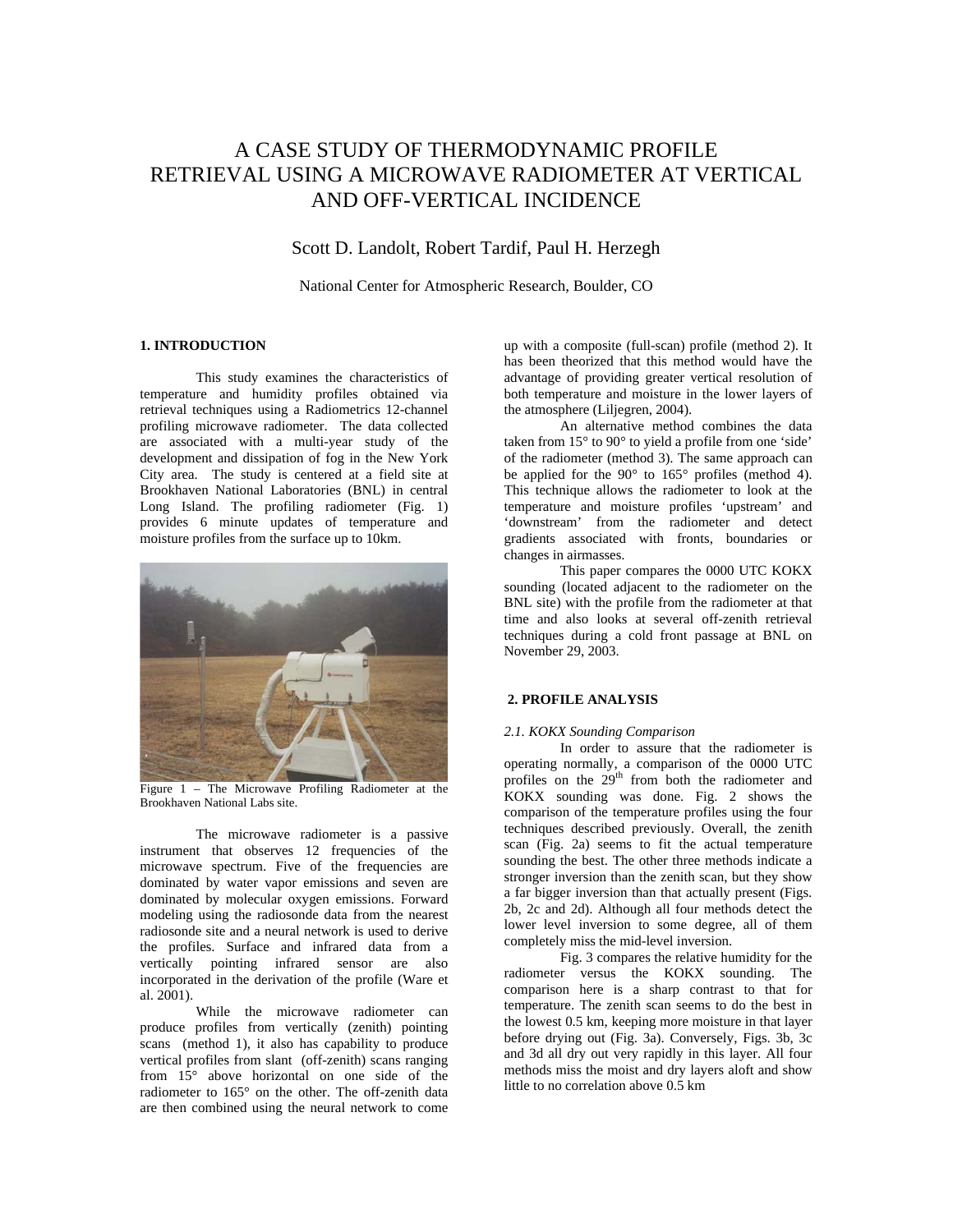

Figure 2 – A comparison of the radiosonde temperature data versus the microwave radiometer retrievals for the 0000UTC sounding from KOKX on 29 November, 2003. (a) shows the profile comparison using the zenith scan and (b) shows the profile using the full-scan combination. (c) shows the 15° to 90° scan (east-facing) combination and (d) shows the 90° to 165° scan (west-facing) combination.



Figure 3 - A comparison of the radiosonde relative humidity data versus the microwave radiometer retrievals for the 0000UTC sounding from KOKX on 29 November, 2003. (a) shows the profile comparison using the zenith scan and (b) shows the profile using the full-scan combination. (c) shows the 15° to 90° scan (east-facing) combination and (d) shows the 90° to 165° scan (west-facing) combination.

# *2.2. Frontal Passage as Seen from the Microwave Radiometer.*

At approximately 0400 UTC on November 29, 2003, the site at BNL experienced the passage of a cold front from the west. The cold front brought a drier and cooler airmass over the site. Fig. 4 shows the temperature time-series from 0000 UTC to 1200 UTC. The zenith profile method (Fig. 4a) detects the atmosphere cooling before the other three methods do. Method 3, which faces to the west (Fig. 4c), does see a cooling in the lower atmosphere before method 4, the east-facing method (Fig. 4d). However, the cooling is only on the order of a couple of degrees Celsius. Of the four methods, the zenith method again seems to do the best and catches the atmospheric cooling before the other three. It also does not detect the anomalous rapid cooling and warming around 0300 UTC that the other three methods detect, nor does it see the inversion jut above the surface the other three methods prominently show throughout the time-series plots.



Figure  $4$  – The 0000 UTC to 1200 UTC 6-minute temperature profiles from the microwave radiometer. (a) shows the temperature plot from the zenith retrievals and (b) shows the full-scan retrievals. (c) shows the west-facing retrieval combination and (d) shows the east-facing combination.

 Fig. 5 displays the relative humidity time series from the 6-minute radiometer retrievals. The four methods show little correlation to each other. Figs. 5b, 5c, and 5d show pockets of moist and dry air moving over the site that the zenith method never detects. While all four methods do agree on the atmosphere drying out around 2 km and higher at about 0600 UTC, there is almost no agreement between any of them before 0600 UTC and below 2 km.

# **3. CONCLUSIONS**

 While all four methods described above show varying changes in temperature and relative humidity, when looking at the sounding comparison, the zenith scan seems to match actual temperature soundings better than the elevation scans. The elevations scans tend to insert inversions erroneously